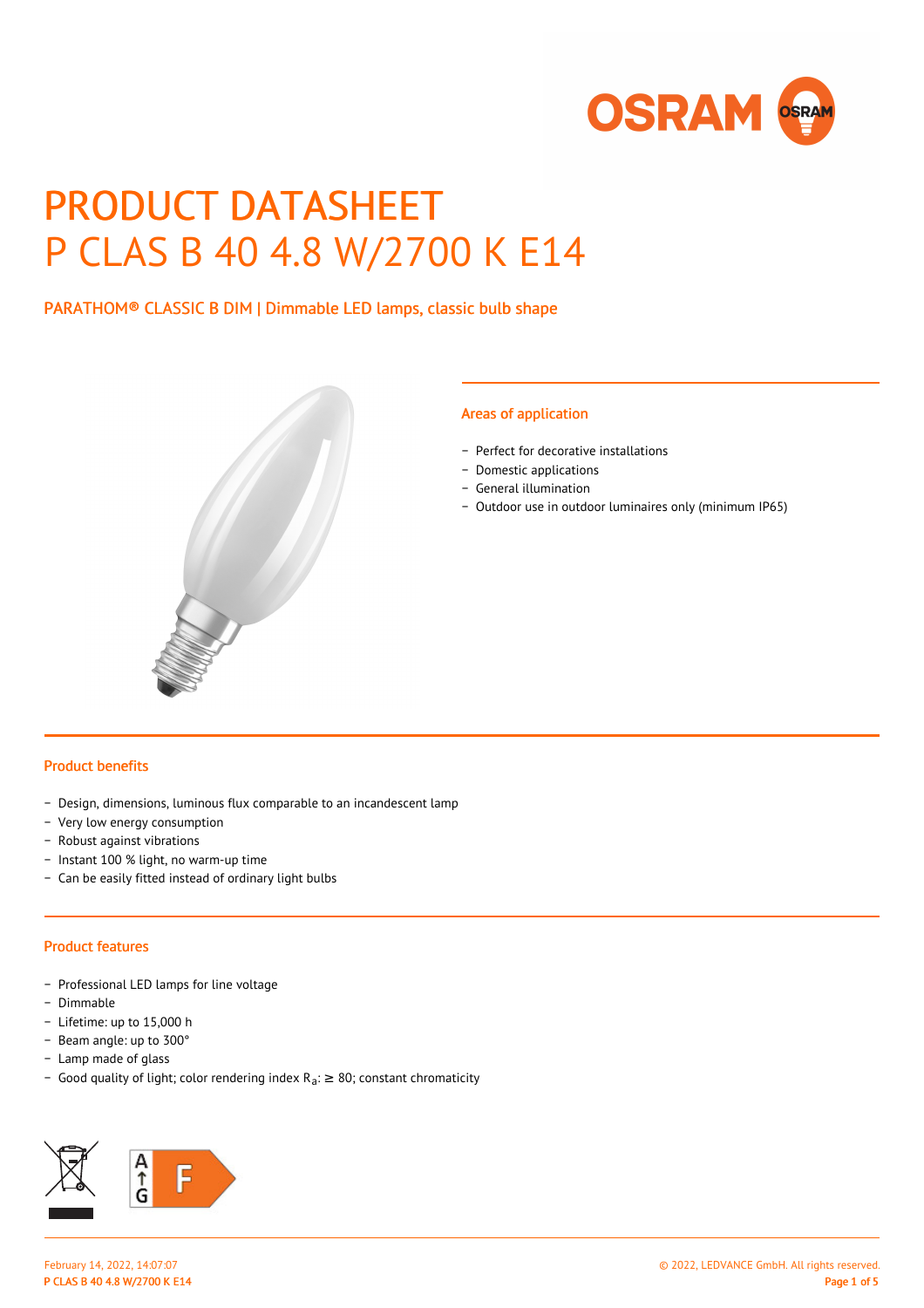#### TECHNICAL DATA

#### Electrical data

| Nominal wattage                          | 4.8 W    |
|------------------------------------------|----------|
| Construction wattage                     | 4.80 W   |
| Nominal voltage                          | 220240 V |
| Claimed equiv. conventional lamp power   | 40 W     |
| Nominal current                          | 26 mA    |
| Type of current                          | AC       |
| Inrush current                           | 0.07A    |
| Operating frequency                      | 5060 Hz  |
| Mains frequency                          | 5060 Hz  |
| Max. lamp no. on circuit break. 10 A (B) | 100      |
| Max. lamp no. on circuit break. 16 A (B) | 150      |
| Power factor $\lambda$                   | > 0.70   |

# Photometrical data

| Luminous flux                           | 470 lm        |
|-----------------------------------------|---------------|
| Nominal useful luminous flux 90°        | 470 lm        |
| Luminous efficacy                       | 97 lm/W       |
| Lumen main.fact.at end of nom.life time | 0.70          |
| Light color (designation)               | Warm White    |
| Color temperature                       | 2700 K        |
| Color rendering index Ra                | $\geq 80$     |
| Light color                             | 827           |
| Standard deviation of color matching    | $\leq$ 6 sdcm |
| Rated LLMF at 6,000 h                   | 0.80          |
| Flickering metric (Pst LM)              | 1.0           |
| Stroboscope effect metric (SVM)         | 0.4           |

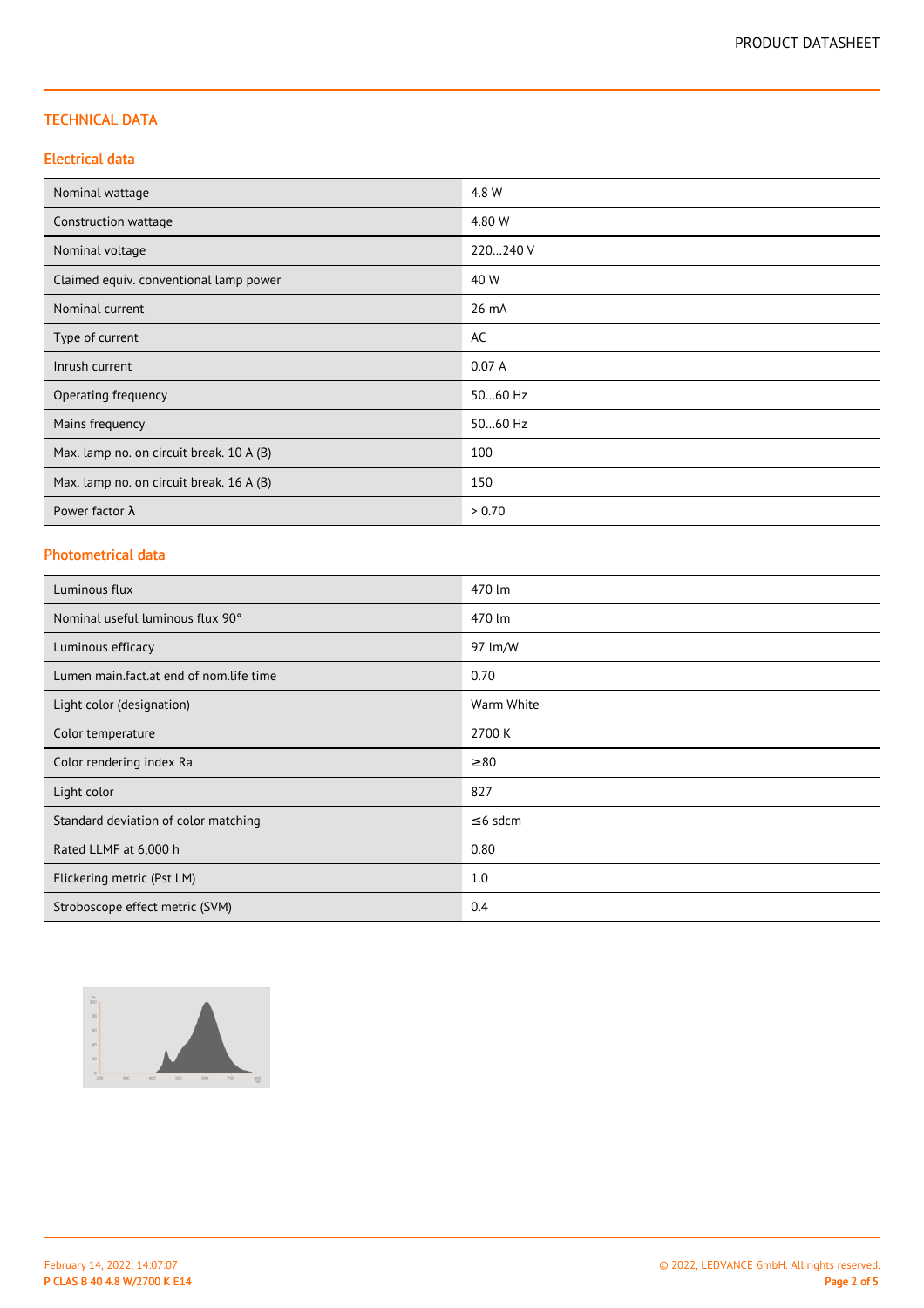# Light technical data

| Beam angle                         | 300°     |
|------------------------------------|----------|
| Warm-up time (60 %)                | 0.50 s   |
| Starting time                      | 0.5 s    |
| Rated beam angle (half peak value) | 300.00 ° |

# Dimensions & Weight

| Overall length   | 97.00 mm |
|------------------|----------|
| <b>Diameter</b>  | 35.00 mm |
| Maximum diameter | 35 mm    |
| Product weight   | 13.00 g  |

# Temperatures & operating conditions

| Ambient temperature range            | $3+40$ °<br>$-20$ |
|--------------------------------------|-------------------|
| Maximum temperature at tc test point | 7F.9C             |

#### Lifespan

| Nominal lamp life time              | 15000 h     |
|-------------------------------------|-------------|
| Number of switching cycles          | 100000      |
| Lumen maintenance at end of serv    | 0.70        |
| Rated lamp survival factor at 6,000 | $\geq 0.90$ |

#### Additional product data

| Base (standard designation) | E14                                                                   |
|-----------------------------|-----------------------------------------------------------------------|
| Mercury content             | 0.0 <sub>mg</sub>                                                     |
| Mercury-free                | Yes                                                                   |
| Design / version            | Frosted                                                               |
| Product remark              | Dimmable (with many common dimmers, see also<br>www.ledvance.com/dim) |

# **Capabilities**

| Dir   | <b>More</b> |
|-------|-------------|
| manie | .           |
|       |             |

## Certificates & Standards

| Energy efficiency class | F(1)           |
|-------------------------|----------------|
| Energy consumption      | 5.00 kWh/1000h |
| Type of protection      | <b>IP20</b>    |
| Standards               | CE / EAC       |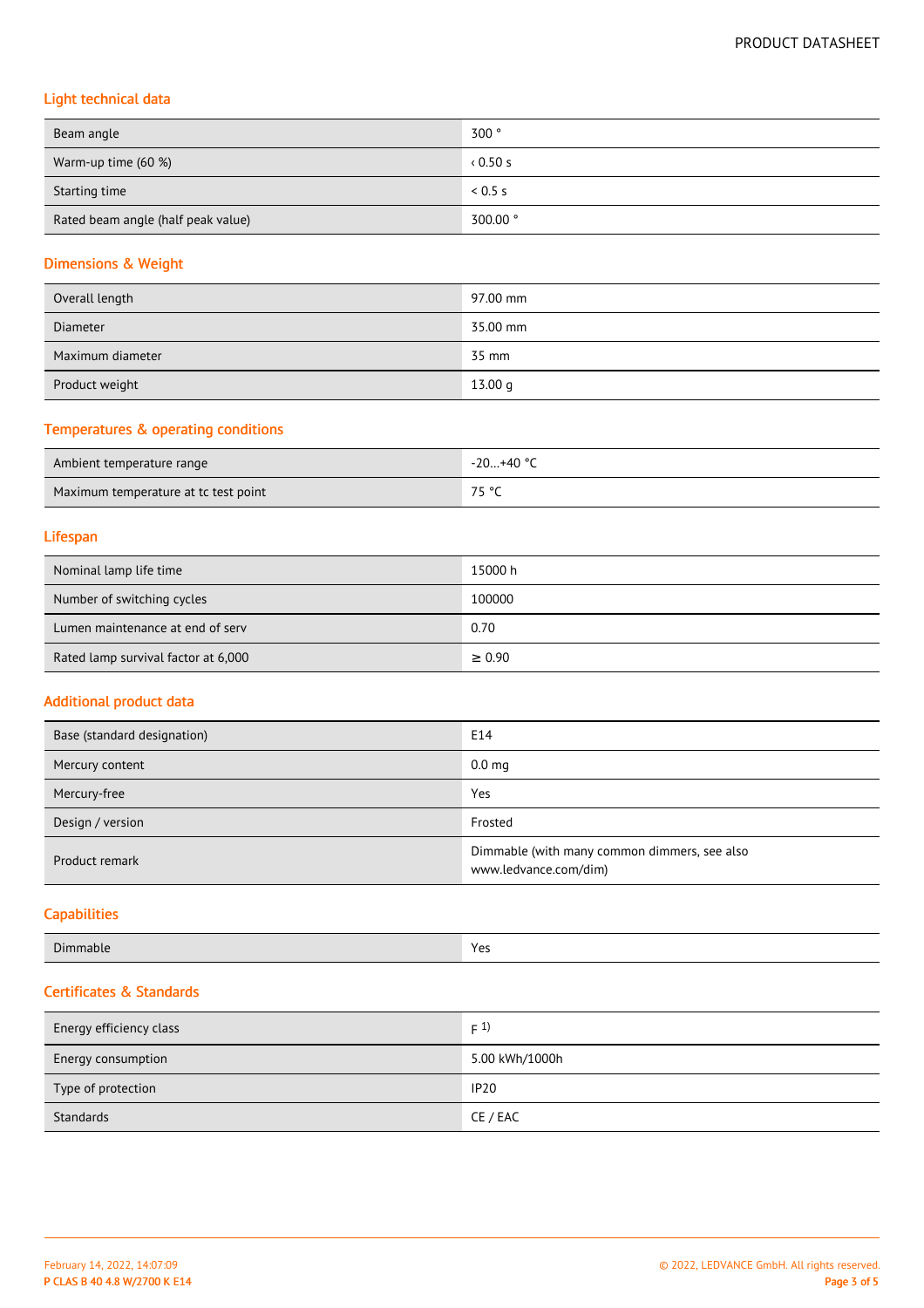| Photobiological safety group acc. to EN62778 | RG0 |
|----------------------------------------------|-----|
|----------------------------------------------|-----|

1) Energy efficiency class (EEC) on a scale of A (highest efficiency) to G (lowest efficiency)

# Country-specific categorizations

| Order      | PCLB40D 4.8W  |
|------------|---------------|
| reference  | <b>LEDPC'</b> |
| __________ |               |

# Energy labellling regulation data acc EU 2019/2015

| Lighting technology used                             | LED            |
|------------------------------------------------------|----------------|
| Non-directional or directional                       | <b>NDLS</b>    |
| Mains or non-mains                                   | <b>MLS</b>     |
| Light source cap-type (or other electric interface)  | E14            |
| Connected light source (CLS)                         | <b>No</b>      |
| Color-tuneable light source                          | No             |
| Envelope                                             | No             |
| High luminance light source                          | No             |
| Anti-glare shield                                    | No             |
| Correlated colour temperature type                   | SINGLE_VALUE   |
| Standby power                                        | 0.0            |
| Networked standby power for CLS                      | 0.0            |
| Claim of equivalent power                            | Yes            |
| Length                                               | 97.00 mm       |
| Height                                               | 35.00 mm       |
| Width                                                | 35.00 mm       |
| Chromaticity coordinate x                            | 0.458          |
| Chromaticity coordinate y                            | 0.410          |
| R9 Colour rendering index                            | 0.00           |
| Beam angle                                           | SPHERE_360     |
| Survival factor                                      | 0.90           |
| LED light source replaces a fluorescent light source | not applicable |
| <b>EPREL ID</b>                                      | 523164         |
| Model number                                         | AC32338        |

### LOGISTICAL DATA

| Product code  | Packaging unit (Pieces/Unit) | Dimensions (length x width x height) | Gross weight | Volume                 |
|---------------|------------------------------|--------------------------------------|--------------|------------------------|
| 4058075591257 | Folding box                  | 39 mm x 39 mm x 109 mm               | 27.00 a      | $0.17$ dm <sup>3</sup> |